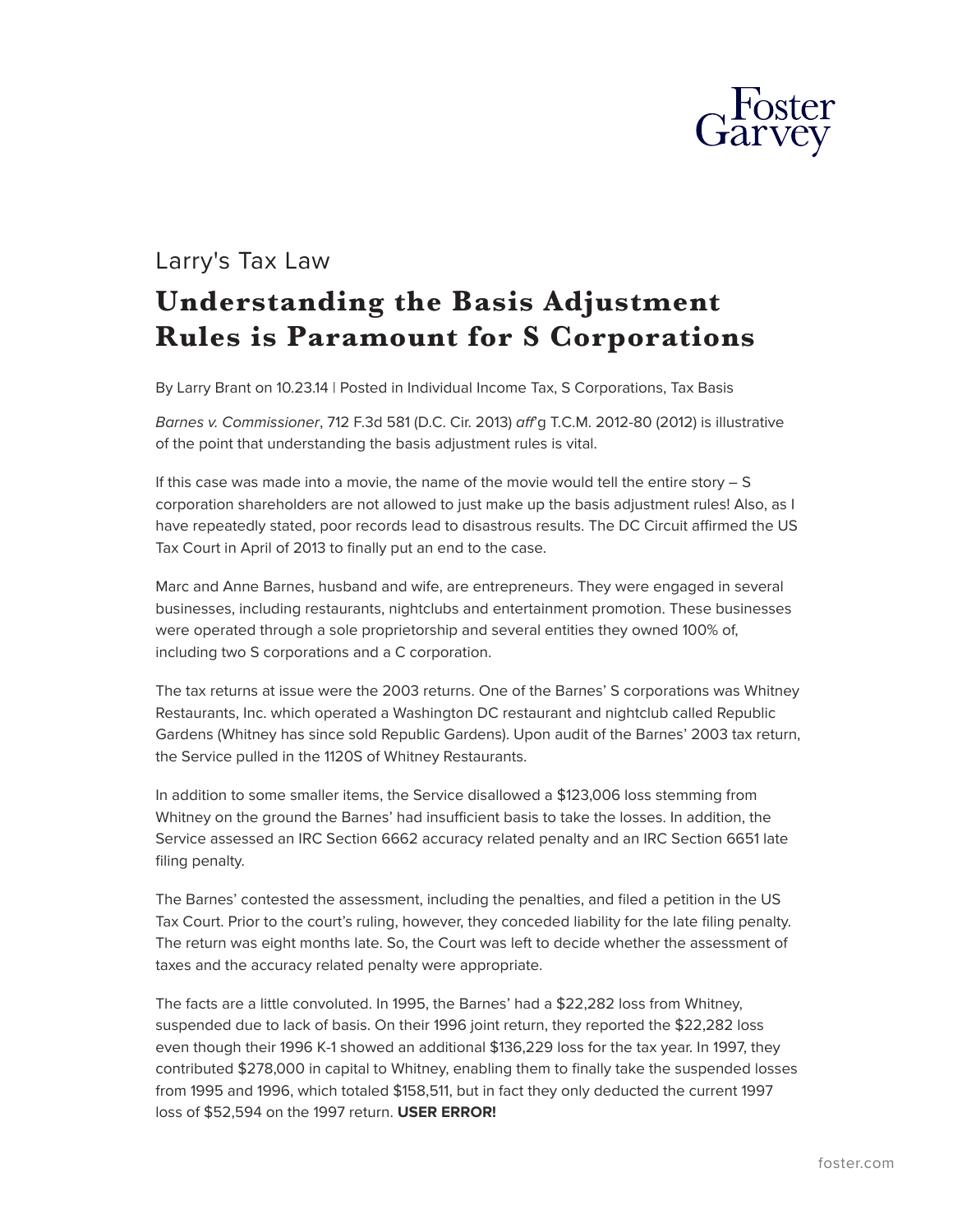

To follow the story, we must fast forward to 2003. The taxpayers awake from the sleep they were in and with the help of a new accountant, they determine they should have deducted the losses on the 1997 return. Guess what; that year is closed. **Ouch!**

Sounds bad; but, the Barnes' find a way to relieve some of the pain. They claim, since they did not use the basis for the losses from 1995 and 1996, they can take a deduction for the losses resulting from the current year on the current return – tax year 2003 -- using the unused basis from 1997. They make three arguments in favor of this position:

First, they argue IRC Section 1367(a)(2)(B) only requires you to reduce basis for losses you actually report on your return. So, since they did not take the losses on the 1997 return, there should be no reduction in basis. **WRONG!**

IRC Section 1367(a)(2)(B) requires an S corporation shareholder to reduce stock basis by any losses that a shareholder should have taken into account under IRC Section 1366(a)(1)(A), even if the shareholder did not actually claim the benefit of the pass-through of the losses on his/her return.

Next, the Barnes' argued the tax benefit rule allowed them to claim a deduction in 2003 for the loss they should have deducted in 1997. **WRONG AGAIN!**

The tax benefit rule generally only applies when taxpayers recover amounts they deducted in a prior year. When that situation arises, the taxpayer may exclude the recovered income to the extent the prior deduction did not give rise to a tax benefit. The tax benefit was inapplicable in the Barnes case.

Last, the Barnes argued that their failure to properly deduct the losses in 1997 caused them to compute an incorrect amount of losses that could be used to offset income in 2003. I do not understand the argument. It makes no sense. Guess what, the Tax Court did not understand it either. The Barnes' lose the battle!

The Barnes' do not go down for the count. Instead, they turn on their CPA and claim they relied upon professional advice. So, no penalties for accuracy or negligence are appropriate. Unfortunately, the court concluded they did not provide evidence to show they acted in good faith in relying upon professional advice. In fact, the evidence showed the accounting firm's advice was limited by the Barnes' inadequate accounting records and erroneous basis information from prior years in which it did not represent the taxpayers.

The result is simple: The Barnes' were stuck with the tax and penalty assessment and a boat load of interest as the case muddled through the IRS and the court system for over nine years.